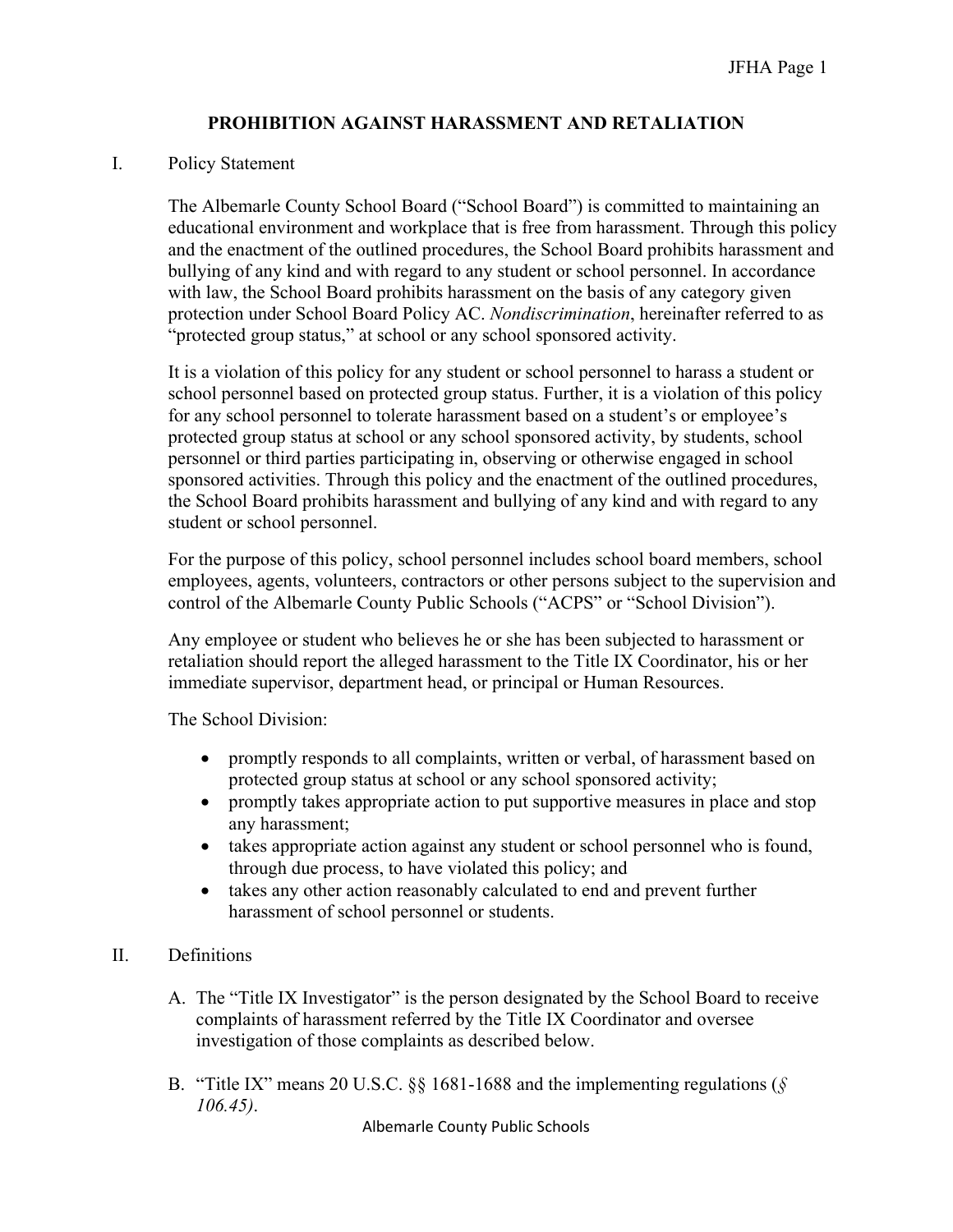- C. The "Title IX Coordinator" means the person designated by the School Board to coordinate its efforts to comply with its responsibilities under this policy and Title IX. The Title IX Coordinator may be contacted at titleix complaints  $@k12$ albemarle.org.
- D. "Consent" is clear, unambiguous, and voluntary agreement between participants to engage in specific sexual activity.
- E. "Actual knowledge" means notice of sexual harassment prohibited by Title IX or allegations of sexual harassment prohibited by Title IX to the Title IX Coordinator or any employee of an elementary or secondary school.
- F. "Complainant" means an individual who is alleged to be the victim of conduct that could constitute sexual harassment prohibited by Title IX.
- G. "Formal complaint" means a document filed by a complainant or signed by the Title IX Coordinator alleging sexual harassment prohibited by Title IX against a respondent and requesting that the allegation be investigated. A formal complaint may be filed with the Title IX Coordinator in person, by mail, or by electronic mail. When the Title IX Coordinator signs a formal complaint, the Title IX Coordinator is not a complainant or otherwise a party. The allegations in a formal complaint must be investigated. In response to a formal complaint, the Title IX Grievance Process is followed.
- H. "Program or activity" includes locations, events or circumstances over which the School Board exercises substantial control over both the respondent and the context in which the sexual harassment occurs.
- I. "Respondent" means an individual who has been reported to be the perpetrator of conduct that could constitute sexual harassment prohibited by Title IX.
- J. "Supportive measures" means non-disciplinary, non-punitive individualized services offered as appropriate, as reasonably available, and without fee or charge to the complainant or the respondent before or after the filing of a formal complaint or where no formal complaint has been filed. Such measures are designed to restore or preserve equal access to the School Board's education program or activity without unreasonably burdening the other party, including measures designed to protect the safety of all parties or the educational environment, or deter sexual harassment. Supportive measures may include counseling, extensions of deadlines or other course-related adjustments, modifications of work or class schedules, campus escort services, mutual restrictions on contact between the parties, changes in work locations, leaves of absence, increased security or monitoring of parts of campus, and other similar measures, Any supportive measures provided to the complainant or respondent are maintained as confidential, to the extent that maintaining such confidentiality does not impair the ability to provide supportive measures. The Title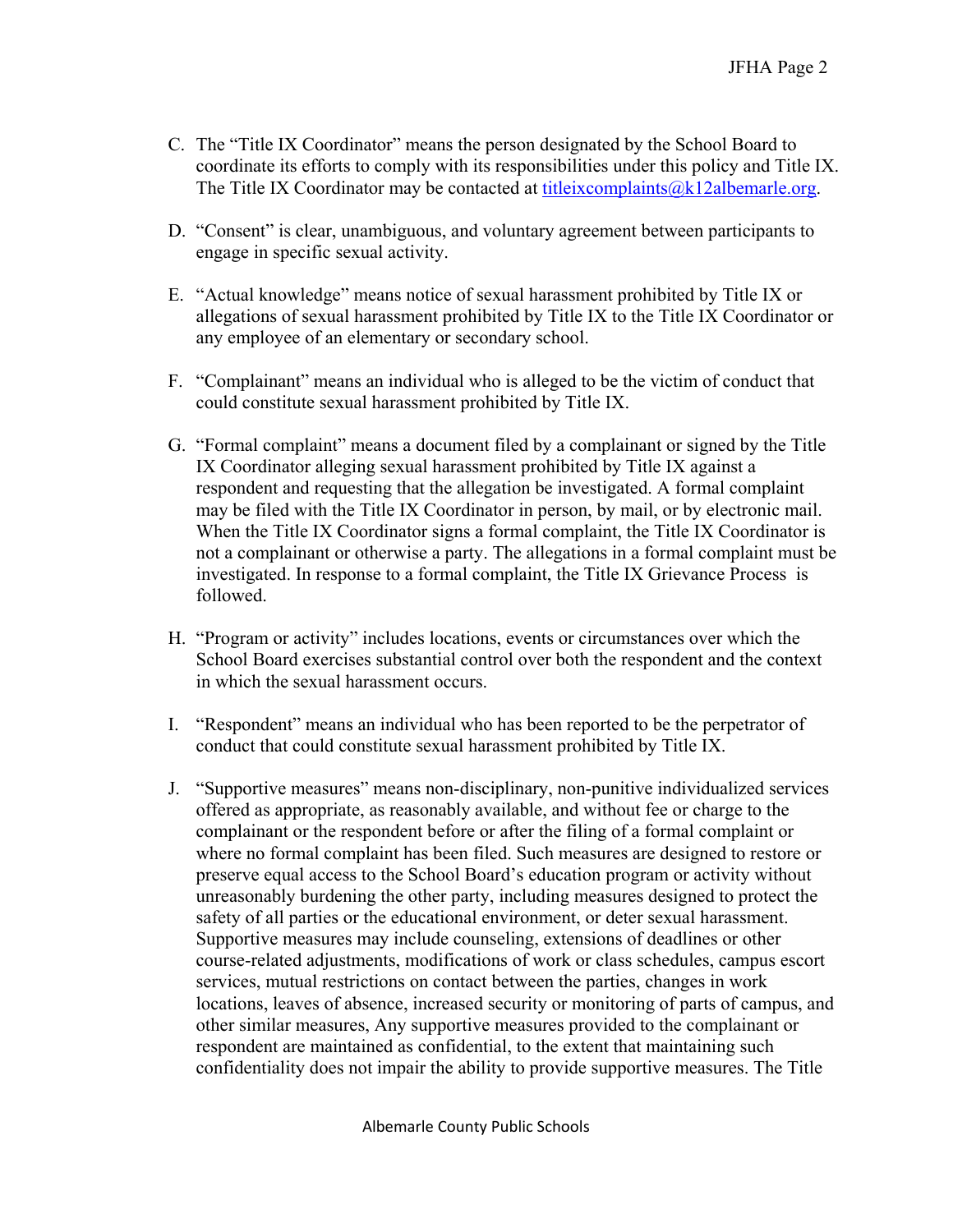IX Coordinator is responsible for coordinating the effective implementation of supportive measures.

- III. Prohibited Conduct
- A. Harassment Based on Sex.

Harassment based on sex consists of unwelcome sexual advances, requests for sexual favors, sexually motivated physical conduct or other verbal or physical conduct or communication, which may include use of cell phones or the internet, of a sexual nature when

- submission to that conduct or communication is made a term or condition, either explicitly or implicitly, of obtaining or retaining employment or education;
- submission to or rejection of the conduct or communication by an individual is used as a factor in decisions affecting that individual's employment or education; or
- that conduct or communication substantially or unreasonably interferes with an individual's employment or education, or creates an intimidating, hostile or offensive employment or educational environment (i.e. the conduct is sufficiently serious to limit a student's or employee's ability to participate in or benefit from the educational program or work environment).

Examples of conduct which may constitute harassment based on sex if it meets the immediately preceding definition include, but are not limited to:

- unwelcome sexual physical contact
- unwelcome ongoing or repeated sexual flirtation or propositions, or remarks
- sexual slurs, leering, epithets, threats, verbal abuse, derogatory comments or sexually degrading descriptions
- graphic comments about an individual's body
- sexual jokes, notes, stories, drawings, gestures or pictures
- spreading sexual rumors
- touching an individual's body or clothes in a sexual way
- displaying sexual objects, pictures, cartoons or posters
- impeding or blocking movement in a sexually intimidating manner
- sexual violence
- display of written materials, pictures, or electronic images
- unwelcome acts of verbal, nonverbal, written, graphic, or physical conduct based on sex or sex stereotyping

"Sexual harassment prohibited by Title IX" means conduct on the basis of sex that satisfies one or more of the following:

> • an employee of the School Board conditioning the provision of an aid, benefit, or service of the School Board on an individual's participation in unwelcome sexual conduct;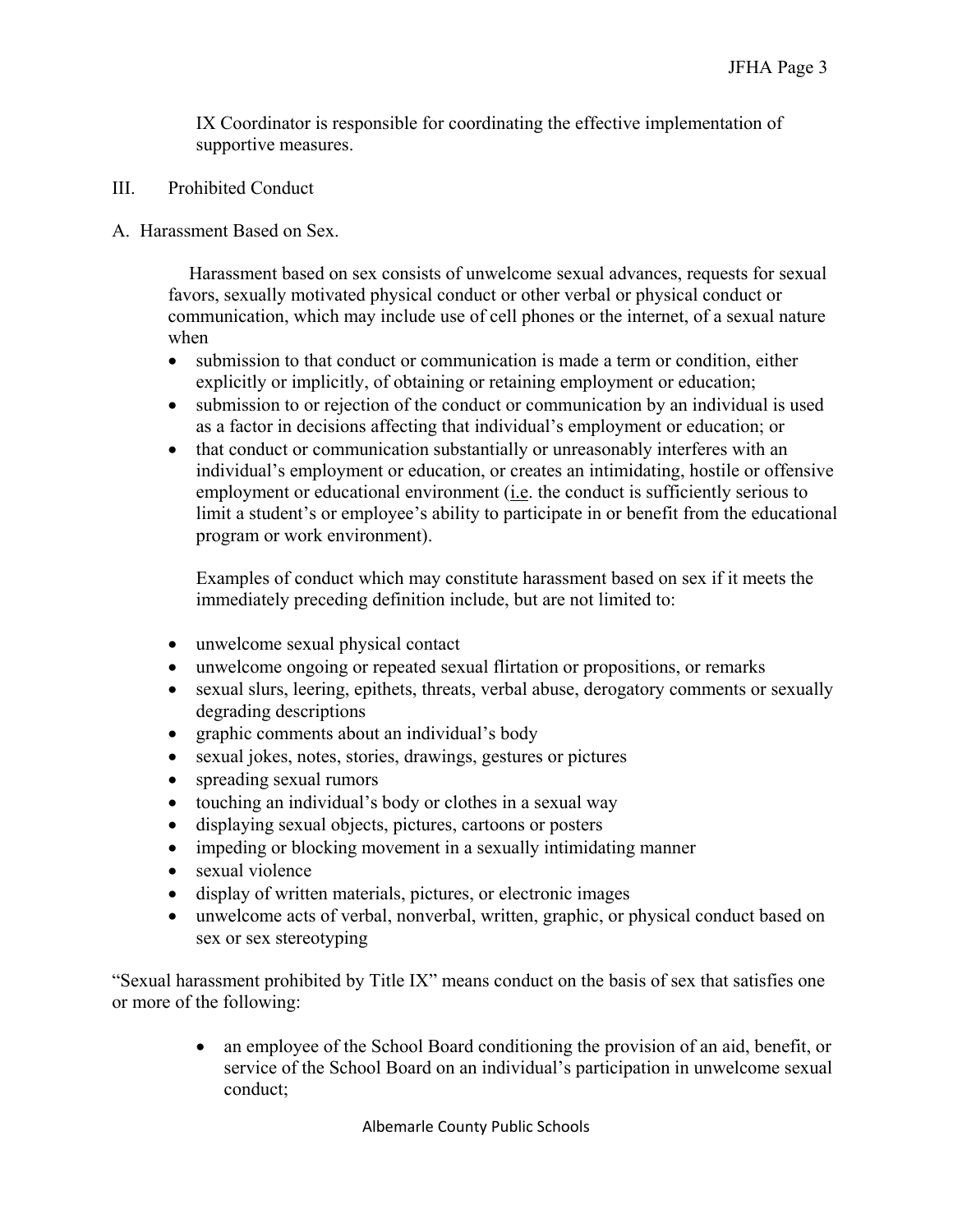- unwelcome conduct determined by a reasonable person to be so severe, pervasive, and objectively offensive that it effectively denies a person equal access to the School Board's education program or activity; or
- "sexual assault as defined in 20 U.S.C.  $\S$  1092(f)(6)(A)(v), "dating violence" as defined in 34 U.S.C. § 12291(a)(10), "domestic violence" as defined in 34 U.S.C. § 12291(a)(8), or "stalking" as defined in 34 U.S.C. § 12291(a)(30), and,
- sexual harassment may include a single instance of sexual assault, dating violence, domestic violence, or stalking.
- B. Harassment Based on Race, National Origin, Disability or Religion
	- For all other types of harassment or discrimination, for example, harassment based on race, national origin, disability or religion refer to policy GB, Equal Employment Opportunity/Nondiscrimination or policy JB, Equal Opportunities.

## C. Additional Prohibited Behavior

Behavior that is not unlawful or does not rise to the level of illegal harassment or retaliation may nevertheless be unacceptable for the educational environment or the workplace. Demeaning or otherwise harmful actions are prohibited, particularly if directed at personal characteristics including, but not limited to, socioeconomic level, sexual orientation, perceived sexual orientation, gender identity or gender expression, regardless of whether the personal characteristic is protected by law. . Through this policy and the enactment of the outlined procedures, the School Board prohibits harassment and bullying of any kind and with regard to any student or school personnel.

IV. Complaint Procedure

# A. File Report

Any student or school personnel who believes he or she has been the victim of harassment prohibited by law or by this policy by a student, school personnel or a third party should report the alleged harassment to his or her immediate supervisor, department head, or principal Human Resources, or the Title IX Coordinator. All complaints must be received by or submitted to the Title IX Coordinator. The alleged harassment should be reported as soon as possible, and the report generally should be made within fifteen (15) school days of the occurrence. Further, any student, employee, or contractor of the school division who has knowledge of conduct which may constitute prohibited harassment should report such conduct to the Title IX Coordinator or to any school personnel. Any school personnel who has notice that a student or other school personnel may have been a victim of prohibited harassment shall immediately report the alleged harassment to the Title IX Coordinator. Any complaint that involves the Title IX Coordinator should be reported to the Superintendent.

The reporting party should use the form, Report of Harassment, JFHA-F, to file a formal complaint of harassment. However, oral reports and other written reports are also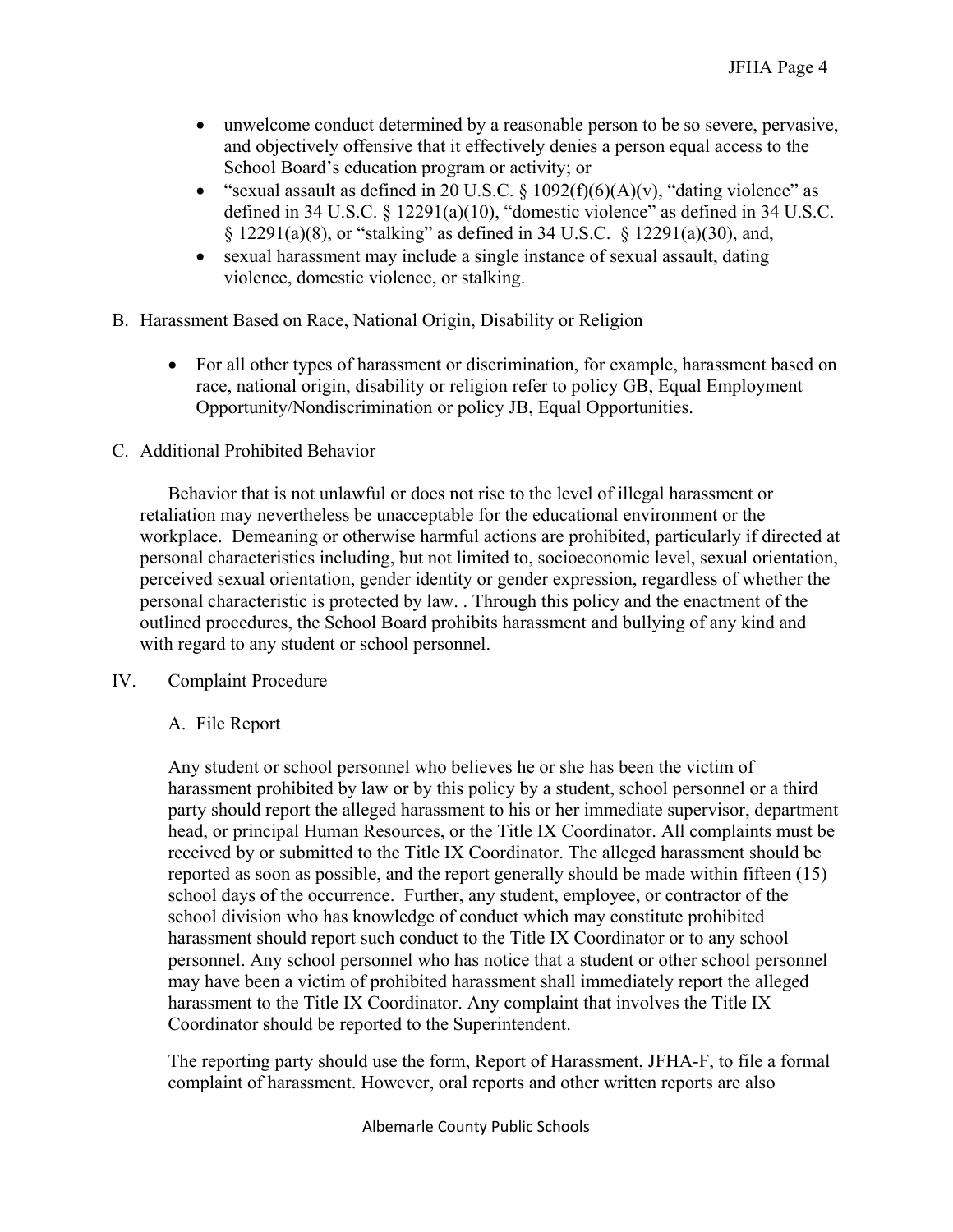accepted. A report may be filed with a school employee. A formal complaint must be filed with the Title IX Coordinator.

The complaint and identity of the Complainant and Respondent may be disclosed only in the Grievance Process. Additionally, a Complainant who wishes to remain anonymous shall be advised by the Title IX Coordinator that identity may be disclosed during the Grievance Process.

After receiving a complaint, the Title IX Coordinator makes an initial determination whether the allegations may constitute sexual harassment prohibited by Title IX. If The Title IX Coordinator determines that the Complaint is cognizable under Title IX, the Title IX Coordinator shall initiate Grievance Process. If the complaint is not eligible for the Title IX Grievance Process, the complaint may still be handled under School Board Policy GB, *Equal Employment Opportunity*.

The Title IX Coordinator also determines whether the alleged harassment may also constitute criminal conduct and ensures that law enforcement officials are notified if necessary.

If the alleged harassment may also constitute child abuse, it must be reported to the Department of Social Services in accordance with policy GAE, *Child Abuse and Neglect Reporting.* 

Other duties assigned to the Title IX Coordinator include:

- assesses the training needs of the school division in connection with complaints;
- arranges necessary training; and
- ensures that any harassment investigation is conducted by an impartial investigator who is trained in the requirements of equal employment/education opportunity and has the authority to protect the alleged victim and others during the investigation.
- B. Investigation by the Title IX Investigator

Generally, the Title IX Investigator

- receives complaints of harassment referred by the Title IX Coordinator, and
- conducts or oversees the investigation of any alleged harassment referred by the Title IX Coordinator.
- C. Title IX Coordinator Informal Procedure

If the person allegedly harassed and the person accused of harassment agree to resolve the complaint informally, they shall each be informed that they have the right to abandon the informal procedure at any time in favor of the initiation of the Title IX Coordinator grievance process set forth herein.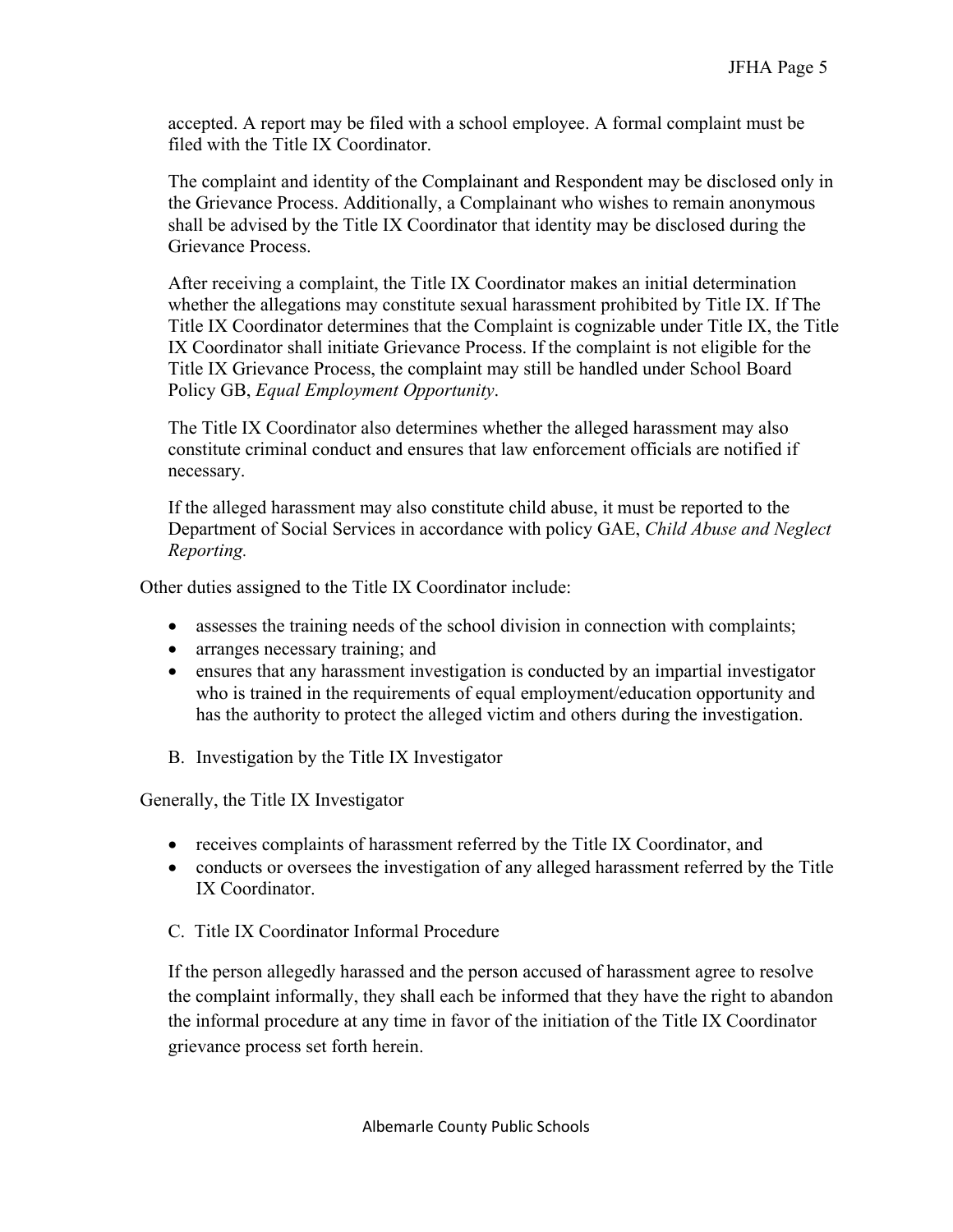## D. Title IX Grievance Process

# Generally

Any person may report sex discrimination prohibited by Title IX, including sexual harassment (whether or not the person reporting is the person alleged to be the victim of conduct that could constitute sex discrimination or sexual harassment), in person, by mail, by telephone, or by electronic mail, using the contact information listed for the Title IX Coordinator or by any other means that results in the Title IX Coordinator receiving the person's verbal or written report. The reporting party may use the form, Report of Harassment, GBA-F/JFHA-F, to make a complaint. Such a report may be made at any time, including non-business hours, by using the telephone number or electronic mail address, or by mail to the office address listed for the Title IX Coordinator.

Complainants and respondents are treated equitably by offering supportive measures to a complainant and by following this grievance process before the imposition of any disciplinary sanctions or other actions that are not supportive measures against a respondent.

The Title IX Coordinator promptly contacts the complainant to discuss the availability of supportive measures, consider the complainant's wishes with respect to supportive measures, inform the complainant of the availability of supportive measures with or without the filing of a formal complaint, and explain the process for filing a formal complaint.

Applicants for admission and employment, students, parents or legal guardians, employees, and all unions or professional organizations holding collective bargaining or professional agreements with the School Board are notified

- of the name or title, office address, electronic mail address, and telephone number of the Title IX Coordinator; and
- that the School Board does not discriminate on the basis of sex in its education program or activity and that it is required by Title IX not to discriminate in such a manner. The notification states that the requirement not to discriminate extends to admission and employment and that inquiries about the application of Title IX may be referred to the Title IX Coordinator, the Assistant Secretary for Civil Rights of the United States Department of Education, or both.

The School Board prominently displays the contact information for the Title IX Coordinator and this policy on its website and in each handbook or catalog it makes available to persons listed above who are entitled to notifications.

Nothing herein precludes a respondent from being removed from the School Board's education program or activity on an emergency basis, provided that an individualized safety and risk analysis determines that an immediate threat to the physical health or safety of any student or other individual arising from the allegations of sexual harassment justifies removal, and that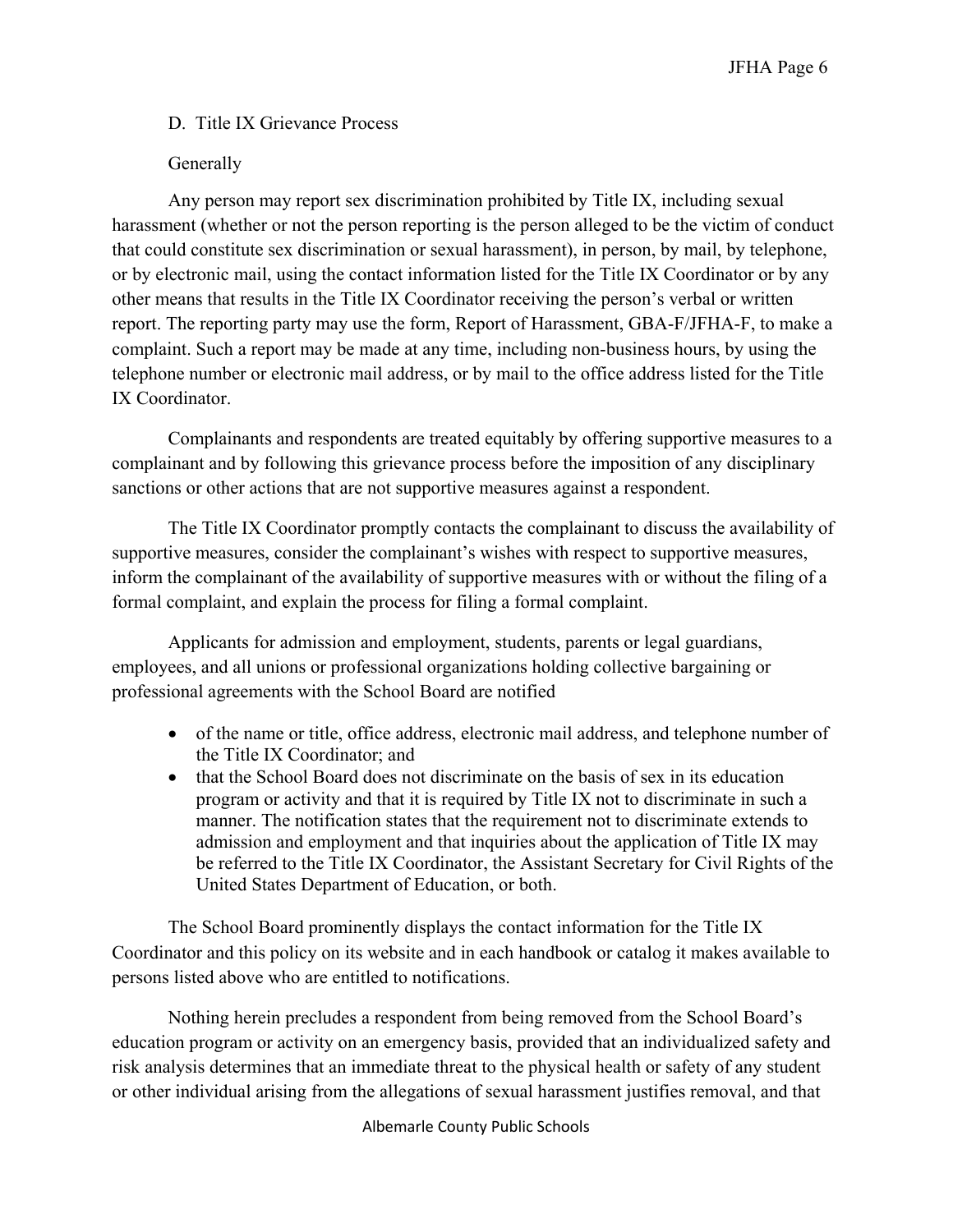the respondent is provided with notice and an opportunity to challenge the decision immediately following the removal.

Nothing herein precludes a non-student employee respondent from being placed on administrative leave during the pendency of a grievance process.

This grievance process treats complainants and respondents equitably by providing remedies to a complainant where a determination of responsibility for sexual harassment has been made against the respondent, and by following this process before the imposition of any disciplinary sanctions or other actions that are not supportive measures against a respondent. Remedies are designed to restore or preserve equal access to the School Board's education program or activity.

The respondent is presumed not responsible for the alleged conduct until a determination regarding responsibility is made at the conclusion of the grievance process.

All relevant evidence is evaluated objectively, including both inculpatory and exculpatory evidence. Credibility determinations are not based on a person's status as a complainant, respondent, or witness.

Any Title IX Coordinator, investigator, decision-maker, or any person who facilitates an informal resolution process may not have a conflict of interest or bias for or against complainants or respondents generally or an individual complainant or respondent.

Title IX Coordinators, investigators, decision-makers, and any person who facilitates an informal resolution process receives training on the definition of sexual harassment prohibited by Title IX, the scope of the School Board's education program or activity, the manner in which to conduct an investigation and grievance process including appeals, and informal resolution processes, and serving impartially by avoiding prejudgment of the facts at issue, conflicts of interest, and bias. Decision-makers receive training on issues of relevance of questions and evidence, including when questions and evidence about the complainant's sexual predisposition or prior sexual behavior are not relevant. Investigators receive training on issues of relevance in order to create investigative reports that fairly summarize relevant evidence.

A finding of responsibility may result in disciplinary action up to and including expulsion for students or dismissal of employees.

The standard of evidence used to determine responsibility is preponderance of the evidence.

This grievance process does not allow, rely upon, or otherwise use questions or evidence that constitute, or seek disclosure of, information protected under a legally recognized privilege unless the person holding such privilege has waived the privilege.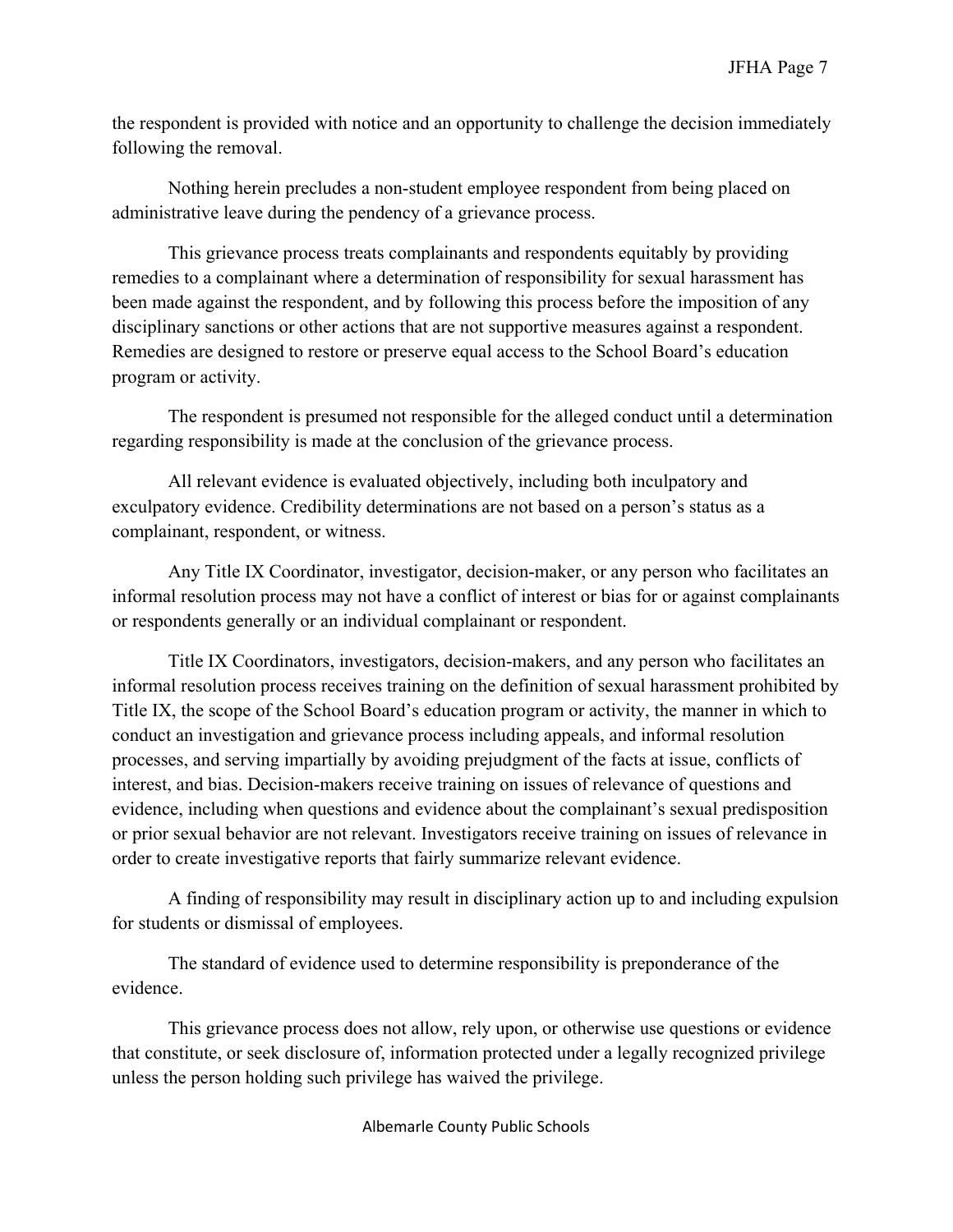### Notice of allegations

On receipt of a formal complaint, the Title IX Coordinator gives the following written notice to the parties who are known:

- notice of the grievance process, including any informal resolution process, and
- notice of the allegations of sexual harassment potentially constituting sexual harassment prohibited by Title IX, including sufficient details known at the time and with sufficient time to prepare a response before any initial interview. Sufficient details include the identities of the parties involved in the incident, if known, the conduct allegedly constituting sexual harassment prohibited by Title IX, and the date and location of the alleged incident, if known.

The written notice

- includes a statement that the respondent is presumed not responsible for the alleged conduct and that a determination regarding responsibility is made at the conclusion of the grievance process;
- informs the parties that they may have an advisor of their choice, who may be, but is not required to be, an attorney, and may inspect and review evidence; and
- informs the parties of any provisions in the School Board's code of conduct or the superintendent's Standards of Student Conduct that prohibit knowingly making false statements or knowingly submitting false information during the grievance process.

If, in the course of an investigation, the investigator decides to investigate allegations about the complainant or respondent that are not included in the notice previously provided, notice of the additional allegations is provided to the parties whose identities are known.

Dismissal of formal complaints

A formal complaint or any allegations therein must be dismissed if the conduct alleged in the complaint

- would not constitute sexual harassment prohibited by Title IX even if proved,
- did not occur in the School Board's education program or activity, or
- did not occur against a person in the United States.

Such a dismissal does not preclude action under another provision of the School Board's code of conduct or the superintendent's Standards of Student Conduct.

A formal complaint or any allegations therein may be dismissed if at any time during the investigation:

• a complainant notifies the Title IX Coordinator in writing that the complainant would like to withdraw the formal complaint or any allegations therein;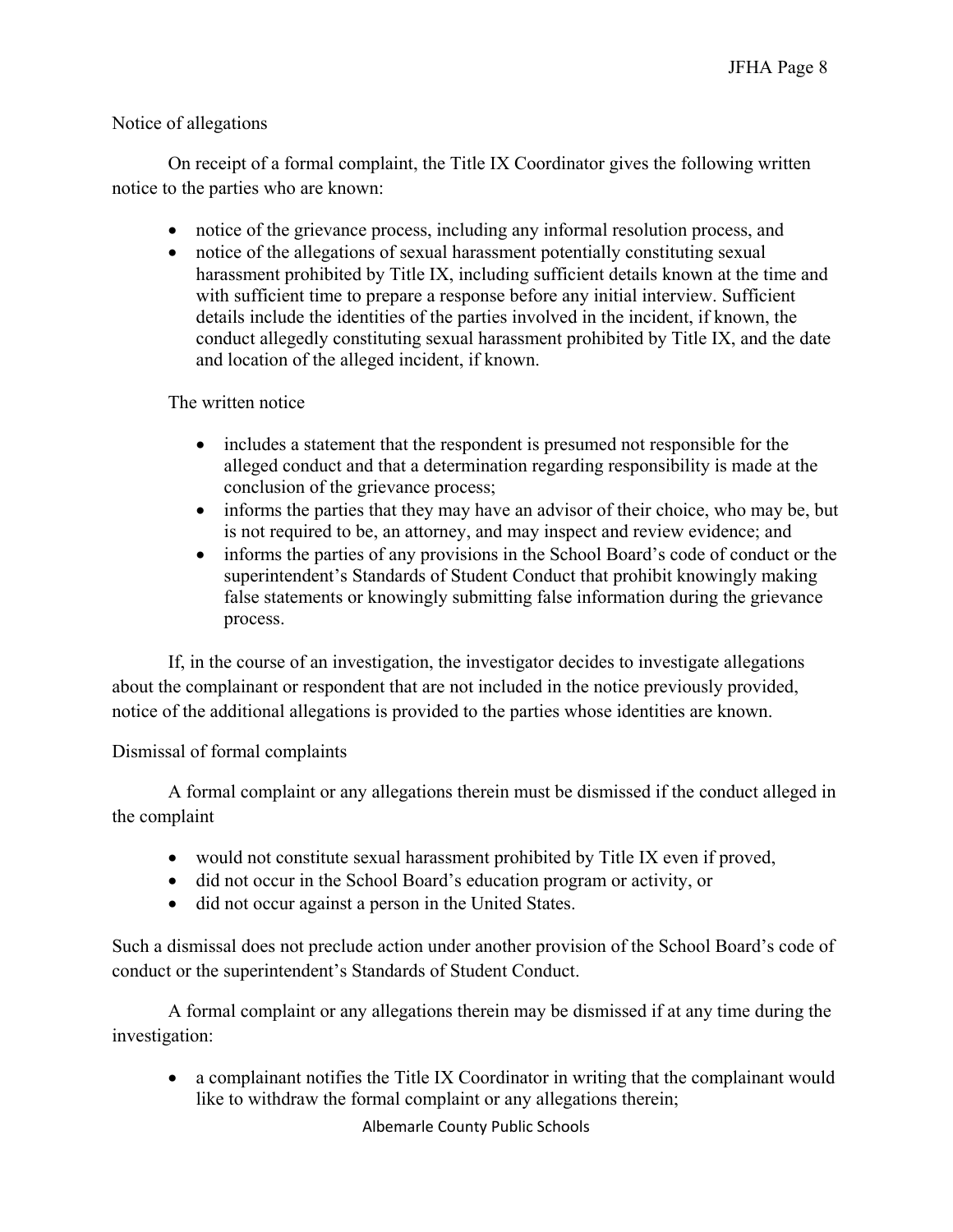- the respondent is no longer enrolled or employed by the School Board; or
- specific circumstances prevent the School Board from gathering evidence sufficient to reach a determination as to the formal complaint or allegations therein.

#### Investigation of formal complaint

When investigating a formal complaint and throughout the grievance process, the burden of proof and the burden of gathering evidence sufficient to reach a determination regarding responsibility rests on the School Board and not on the parties provided that a party's records that are made or maintained by a physician, psychologist, or other recognized professional or paraprofessional acting in the professional's or paraprofessional's capacity, or assisting in that capacity, and which are made and maintained in connection with the provision of treatment to the party are not accessed, considered, disclosed or otherwise used without the voluntary, written consent of the party's parent, or the party if the party is an eligible student, to do so for this grievance procedure.

The parties have an equal opportunity to present witnesses, including fact and expert witnesses, and other inculpatory and exculpatory evidence.

The ability of the parties to discuss the allegations under investigation or to gather and present relevant evidence is not restricted.

The parties have the same opportunities to have others present during the grievance process, including the opportunity to be accompanied to any related meeting or proceeding by the advisor of their choice, who may be, but is not required to be, an attorney. The choice or presence of advisor for either the complainant for respondent is not limited in any meeting or grievance proceeding.

Any party whose participation is invited or expected is provided written notice of the date, time, location, participants, and purpose of all investigative interviews or other meetings with sufficient time for the party to prepare to participate.

The investigator provides both parties an equal opportunity to inspect and review any evidence obtained as part of the investigation that is directly related to the allegations raised in a formal complaint, including the evidence which will not be relied upon in reaching a determination regarding responsibility and inculpatory or exculpatory evidence whether obtained from a party or other source, so that each party can meaningfully respond to the evidence prior to conclusion of the investigation. Prior to the completion of the investigative report, the investigator must send to each party and the party's advisor, if any, the evidence subject to inspection and review in an electronic format or a hard copy, and the parties must have at least ten (10) days to submit a written response, which the investigator will consider prior to completion of the investigative report.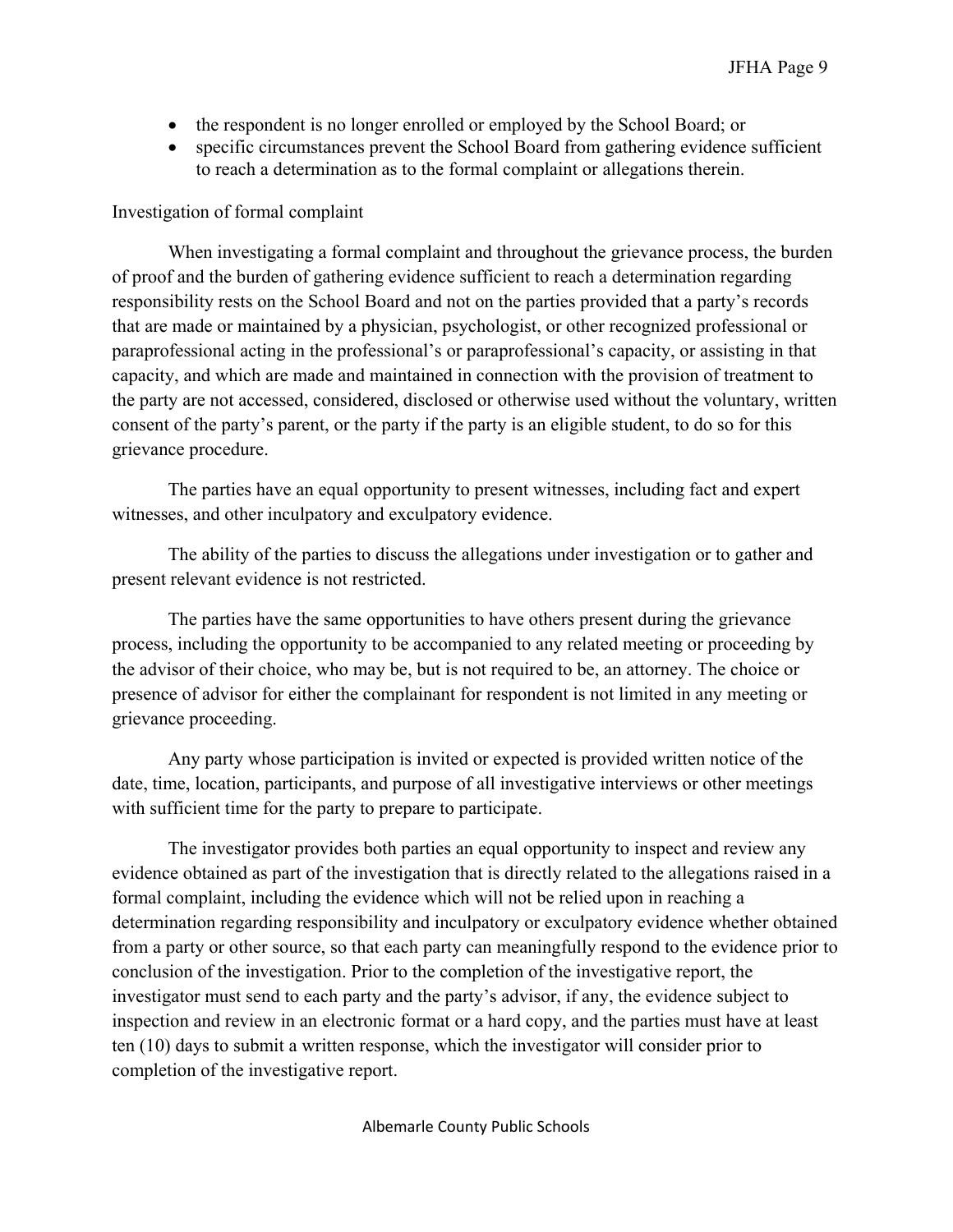The investigator creates an investigative report that fairly summarizes relevant evidence and, at least ten (10) days prior to the time a determination regarding responsibility is made, sends to each party and the party's advisor, if any, the investigative report in an electronic format or a hard copy, for their review and written response.

After the investigator has sent the investigative report to the parties and before reaching a determination regarding responsibility, the decision-maker must afford each party the opportunity to submit written, relevant questions that the party wants asked of any party or witness, provide each party with the answers, and allow for additional, limited follow-up questions from each party. Questions and evidence about the complainant's sexual predisposition or prior sexual behavior are not relevant, unless such questions and evidence about the complainant's prior sexual behavior are offered to prove that someone other than the respondent committed the conduct alleged by the complainant, or if the questions and evidence concern specific incidents of the complainant's prior sexual behavior with respect to the respondent and are offered to prove consent. The decision-maker(s) must explain to the party proposing the question any decision to exclude a question as not relevant.

### Determination regarding responsibility

The decision-maker, who cannot be the same person as the Title IX Coordinator or the investigator, must issue a written determination regarding responsibility.

The written determination must include

- identification of the allegations potentially constituting sexual harassment prohibited by Title IX;
- a description of the procedural steps taken from the receipt of the formal complaint through the determination, including any notifications to the parties, interviews with parties and witnesses, site visits, and methods used to gather other evidence;
- findings of fact supporting the determination;
- conclusions regarding the application of the School Board's code of conduct or the superintendent's Standards of Student Conduct to the facts;
- a statement of, and rationale for, the result as to each allegation, including a determination regarding responsibility, any disciplinary sanctions the School Board imposes on the respondent, and whether remedies designed to restore or preserve equal access to the School Board's education program or activity will be provided to the complainant; and
- the procedures and permissible bases for the complainant and respondent to appeal.

The decision-maker must provide the written determination regarding responsibility to the parties simultaneously.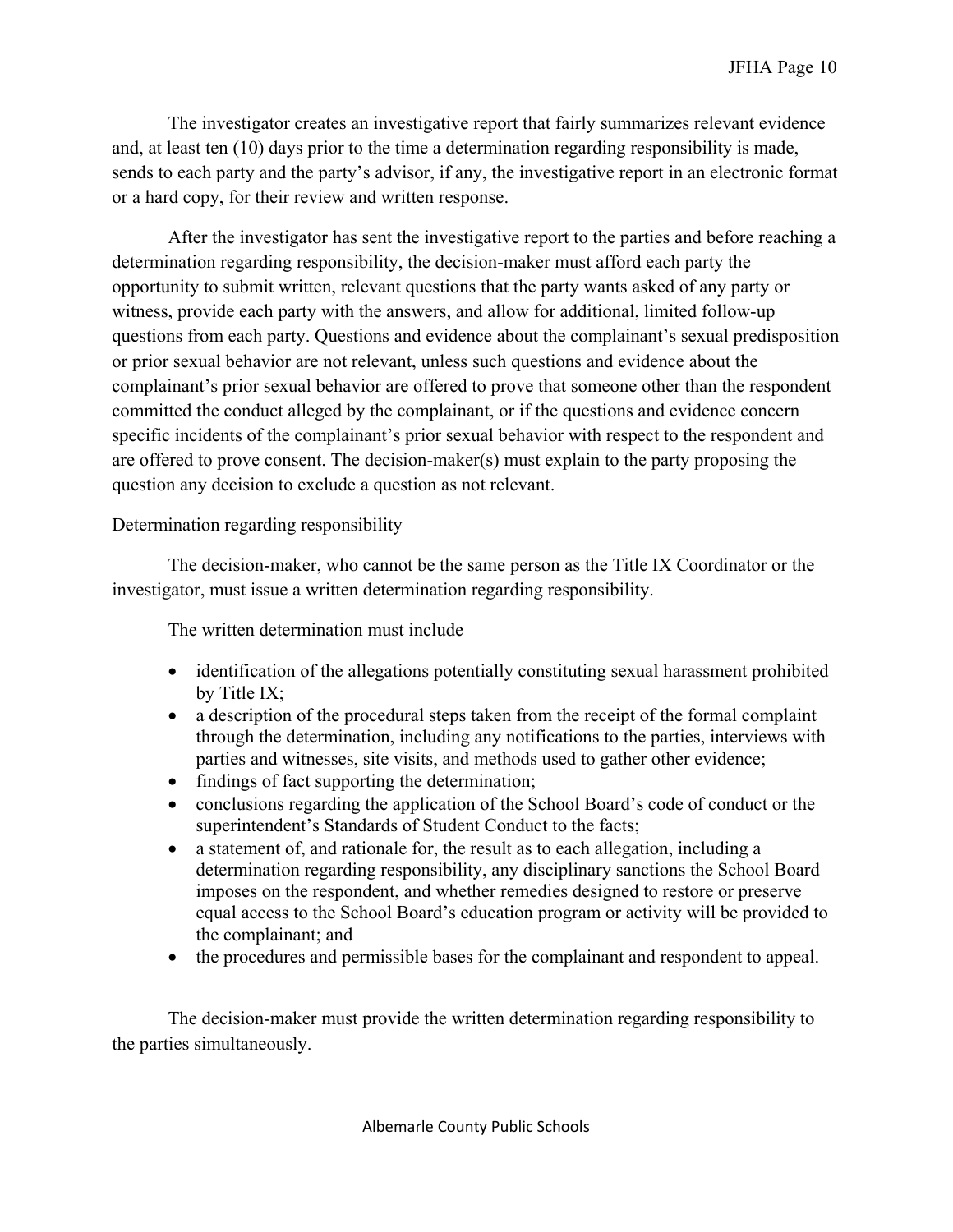The determination regarding responsibility becomes final either on the date that the parties are provided with the written determination of the result of the appeal, if an appeal is filed, or, if an appeal is not filed, the date on which an appeal would no longer be considered timely.

The Title IX Coordinator is responsible for effective implementation of any remedies.

## Appeals

Either party may appeal from a determination regarding responsibility or from a dismissal of a formal complaint or any allegations therein, on the following bases:

- procedural irregularity that affected the outcome of the matter;
- new evidence that was not reasonably available at the time the determination regarding responsibility or dismissal was made, that could affect the outcome of the matter; and
- the Title IX Coordinator, investigator, or decision-maker had a conflict of interest or bias for or against complainants or respondents generally or the individual complainant or respondent that affected the outcome of the matter.

Notification of appeal must be given in writing to the Title IX Coordinator.

As to all appeals, the Title IX Coordinator

- notifies the other party in writing when an appeal is filed and implements appeal procedures equally for both parties;
- ensures that the decision-maker for the appeal is not the same person as the decisionmaker that reached the determination regarding responsibility or dismissal, the investigator, or the Title IX Coordinator; and
- ensures that the decision-maker for the appeal complies with the standards set forth in Title IX and this policy.

The appeal decision-maker

- gives both parties a reasonable, equal opportunity to submit a written statement in support of, or challenging, the outcome;
- reviews the evidence gathered by the investigator, the investigator's report, and the decision-maker's written decision;
- issues a written decision describing the result of the appeal and the rationale for the result; and
- provides the written decision simultaneously to both parties and the Title IX Coordinator.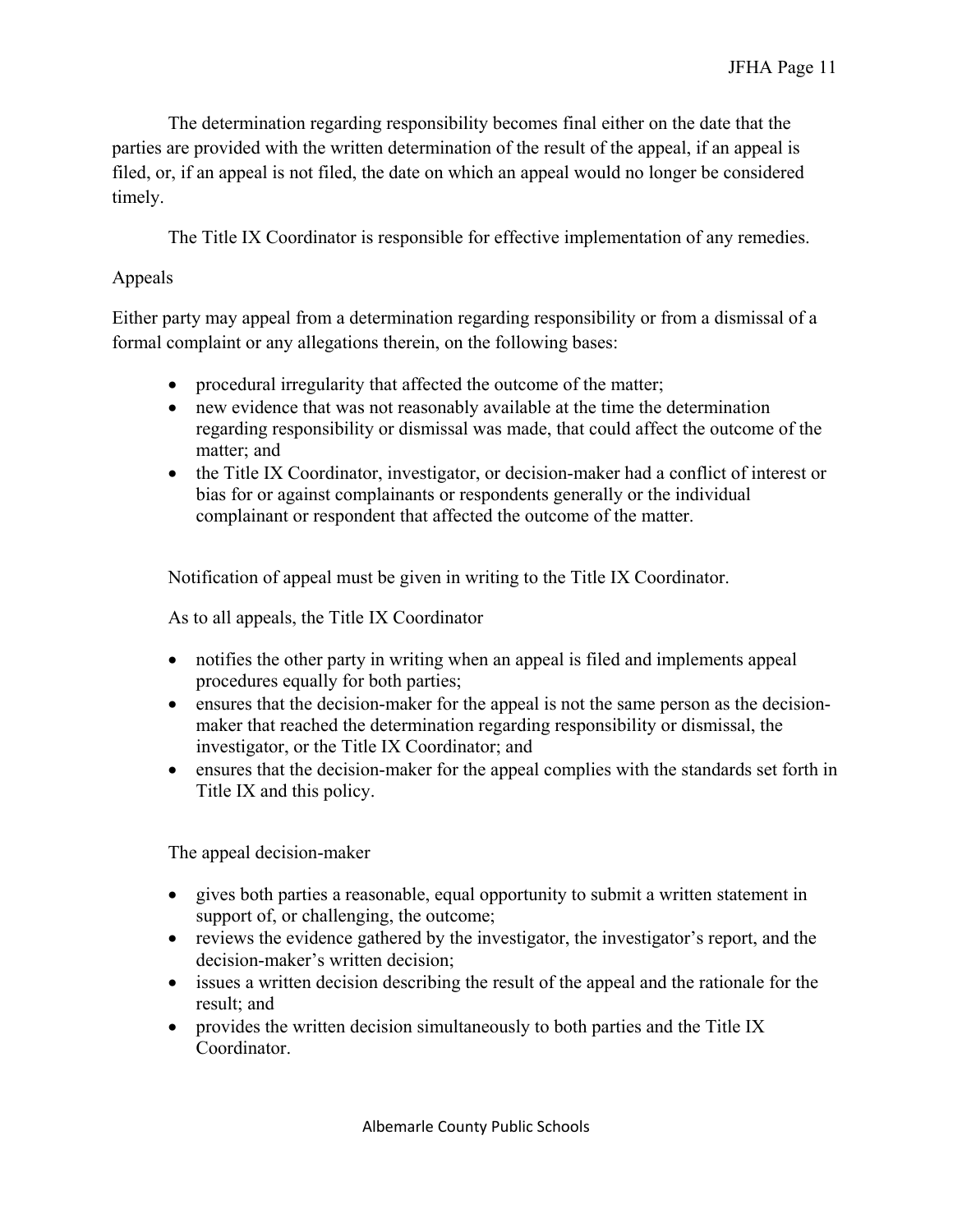## Timelines

The investigative report will be provided to the parties within a reasonably practicable timeframe. A decision will be issued within a reasonably practicable timeframe. Either party may appeal within ten (10) business days from the date the written determination regarding responsibility is given to the parties. An appeal will be resolved in a reasonably practicable timeframe.

If the parties agree to an informal resolution process, these deadlines are tolled from the time one party requests an informal resolution process until either the time the other party responds, if that party does not agree to the informal resolution process, or until either party withdraws from the informal resolution process.

Temporary delays of the grievance process or the limited extension of time frames for good cause with written notice to the complainant and the respondent of the delay or extension and the reasons for the action are permitted. Good cause may include considerations such as the absence of a party, a party's advisor, or a witness; concurrent law enforcement activity; disciplinary processes required by law or School Board policy; or the need for language assistance or accommodation of disabilities.

### Informal Resolution Process

At any time during the formal complaint process and prior to reaching a determination regarding responsibility, the parties may participate in an informal resolution process, such as mediation, that does not involve a full investigation and determination of responsibility. When one party requests an informal resolution process, the other party must respond to the request within three (3) days. The informal resolution process must be completed within a reasonably practicable timeframe.

The informal resolution process must be facilitated by a trained educational professional, consultant, or other individual selected by the Title IX Coordinator under the following conditions:

- the parties are provided a written notice disclosing the allegations, the requirements of the informal resolution process, including the circumstances under which it precludes the parties from resuming a formal complaint arising from the same allegations; provided, however that at any time prior to agreeing to a resolution, any party has the right to withdraw from the informal resolution process, resume the grievance process with respect to the formal complaint, and be informed of any consequences resulting from participating in the informal resolution process, including the records that will be maintained or could be shared;
- the parties, voluntarily and in writing, consent to the informal resolution process; and
- the informal resolution process cannot be used to resolve allegations that an employee sexually harassed a student.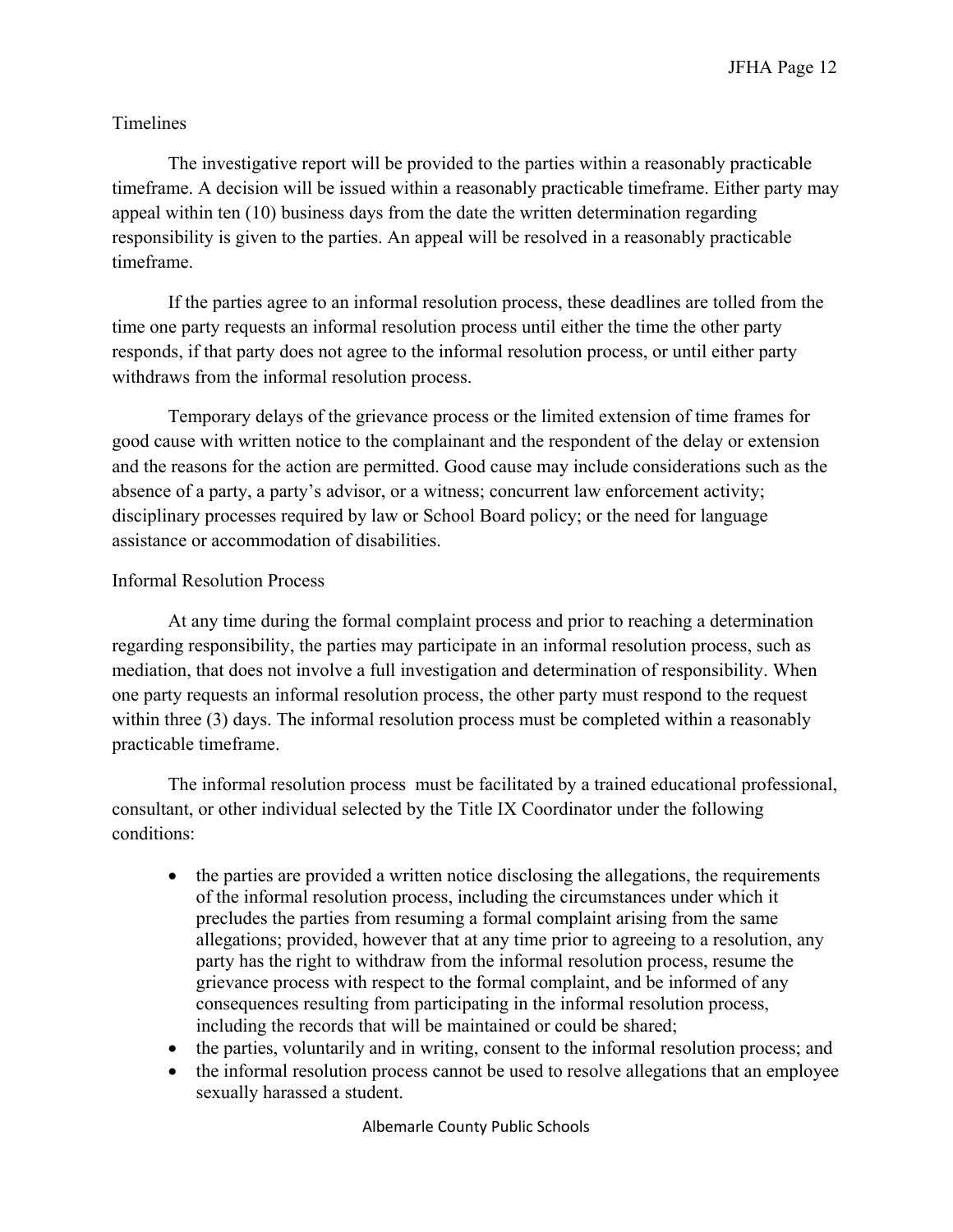If the matter is resolved to the satisfaction of the parties, the facilitator shall document the nature of the complaint and the resolution, have both parties sign the documentation and receive a copy, and forward it to the Title IX Coordinator. If the matter is not resolved, the formal complaint process is resumed.

Parties cannot be required to participate in an informal resolution process.

An informal resolution process is not offered unless a formal complaint is filed.

### Recordkeeping

The School Board will maintain for a period of seven (7) years records of:

- each investigation of allegations of sexual harassment prohibited by Title IX including any determination regarding responsibility and any audio or audiovisual recording or transcript, if any, required under the Title IX regulations, any disciplinary sanctions imposed on the respondent, and any remedies provided to the complainant designed to restore or preserve equal access to School Board's education program or activity;
- any appeal and the result therefrom;
- any informal resolution and the result therefrom; and
- all materials used to train Title IX Coordinators, investigators, decision-makers, and any person who facilitates an informal resolution process. These materials will also be made available on the School Board's website.

For each response required under 34 C.F.R. § 106.44, the School Board must create, and maintain for a period of seven (7) years, records of any actions, including any supportive measures, taken in response to a report or formal complaint of sexual harassment prohibited by Title IX. In each instance, the School Board will document the basis for its conclusion that its response was not deliberately indifferent, and document that it has taken measures designed to restore or preserve equal access to its education program or activity. If the School Board does not provide a complainant with supportive measures, then it will document the reasons why such a response was not clearly unreasonable in light of the known circumstances.

V. Retaliation

Retaliation against students or school personnel who report harassment or participate in any related proceedings is prohibited. The School Division shall take appropriate action against students or school personnel who retaliate against any student or school personnel who reports alleged harassment or participates in related proceedings. The Title IX Coordinator will inform persons who make complaints, who are the subject of complaints, and who participate in investigations, of how to report any subsequent problems.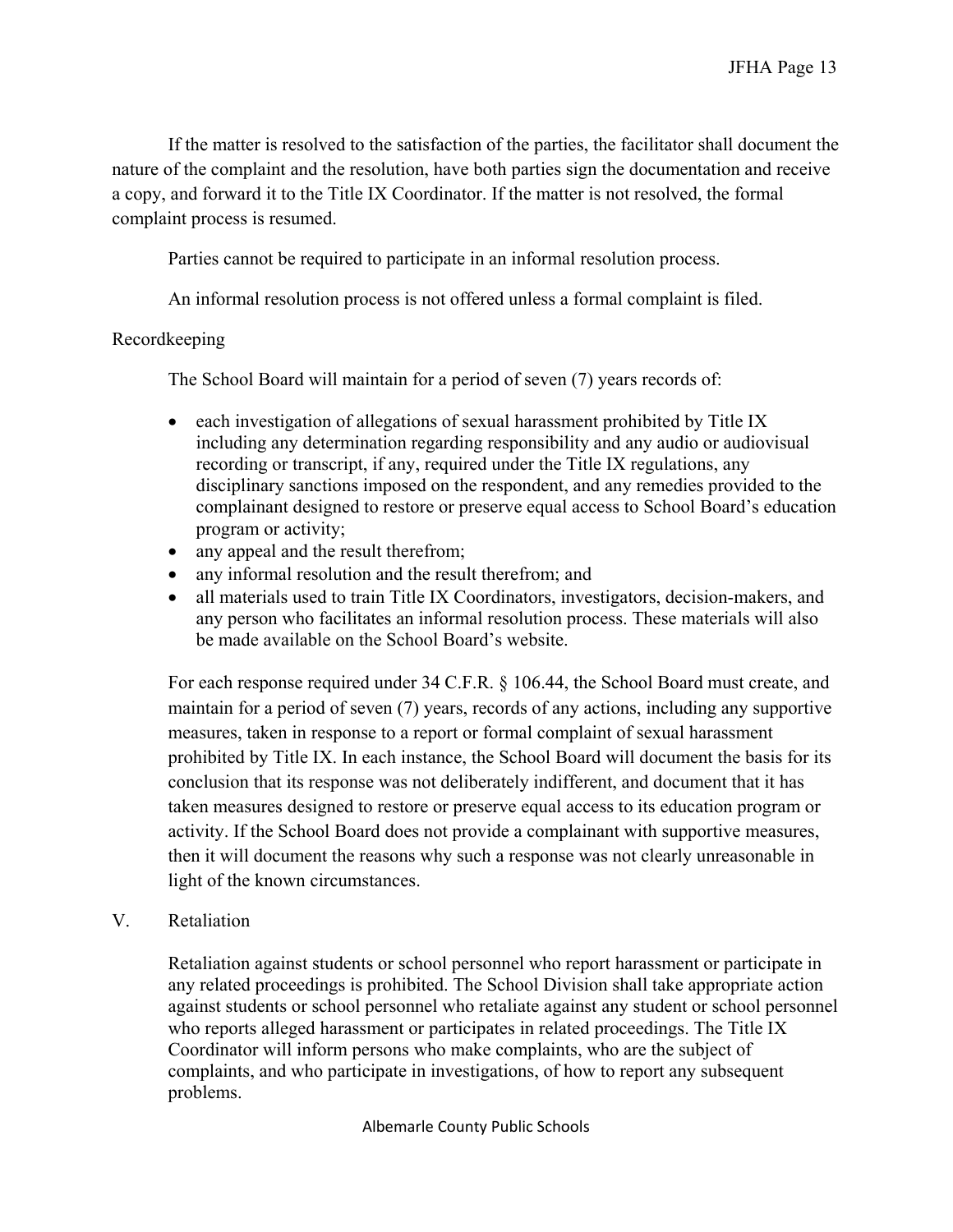#### VI. Right to Alternative Complaint Procedure

Nothing in this policy shall deny the right of any individual to pursue other avenues of recourse to address concerns relating to prohibited harassment including initiating civil action, filing a complaint with outside agencies or seeking redress under state or federal law.

#### VII. Prevention and Notice of Policy

Training to prevent harassment prohibited by law or this policy is included in employee and student orientations as well as employee in-service training.

This policy is: (1) displayed in prominent areas of each division building in a location accessible to students, parents and school personnel; (2) included in the student and employee handbooks; and (3) sent to parents of all students within thirty (30) calendar days of the start of school. Further, all students, and their parents/guardians, and employees are notified annually of the names and contact information of the Compliance Officers.

VIII. False Charges

Students or school personnel who knowingly make false charges of harassment shall be subject to disciplinary action as well as any civil or criminal legal proceedings.

Adopted: May 9, 2013

Amended: January 8, 2015; February 25, 2016; December 10, 2020; September 9, 2021

Equity review:December 10, 2020; September 9, 2021

Legal Refs: 20 U.S.C. §§ 1681-1688.

29 U.S.C. § 794. 42 U.S.C. §§ 2000d-2000d-7. 42 U.S.C. §§ 2000e-2000e-17. 42 U.S.C. § 2000ff-1.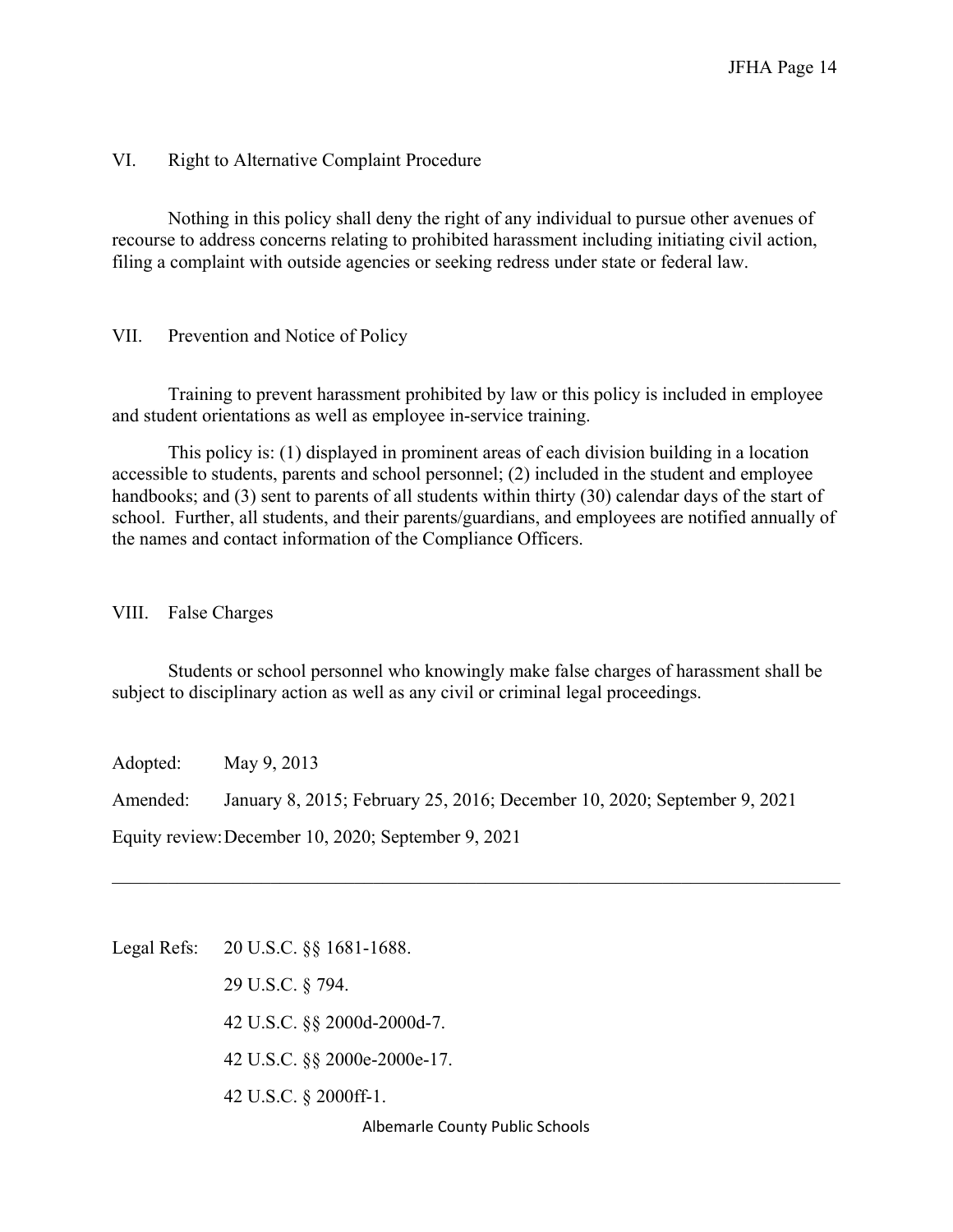34 C.F.R. 106.2, 106.8, 106.9, 106.30, 106.44, 106.45, 106.71.

Code of Virginia, 1950 as amended, §§ 2.2-3900, 2.2-3901, 2.2-3902, 22.1-23.3.

Cross Refs: AC, *Nondiscrimination*

AD, *Educational Philosophy* GB, *Equal Employment Opportunity/Nondiscrimination* JB, *Equal Educational Opportunities/Nondiscrimination* JFC, *Student Conduct* JHG, *Child Abuse and Neglect Reporting*